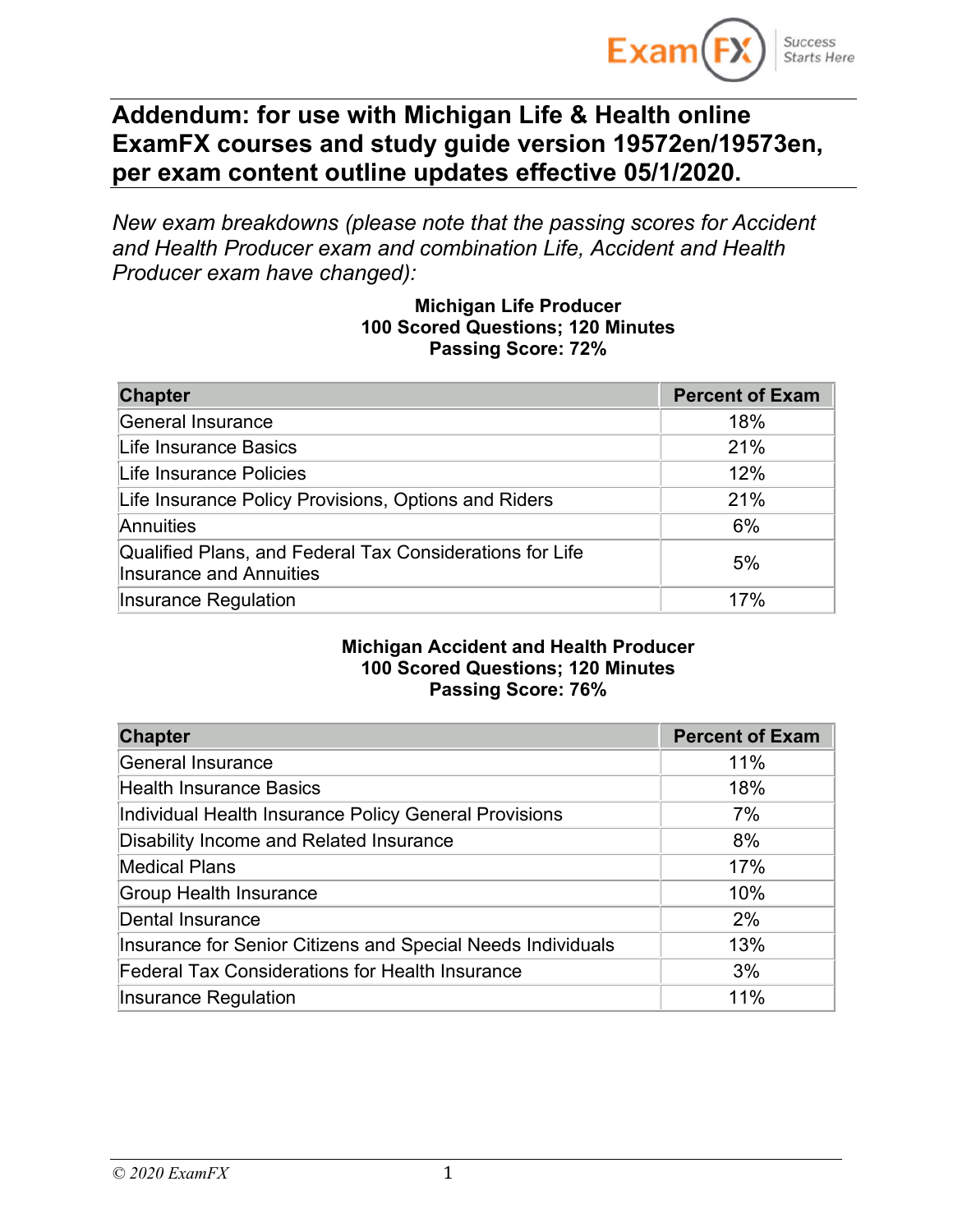

#### **Michigan Life, Accident and Health Producer Examination 150 Scored Questions; 150 Minutes Passing Score: 75%**

| <b>Chapter</b>                                                                             | <b>Percent of Exam</b> |
|--------------------------------------------------------------------------------------------|------------------------|
| <b>General Insurance</b>                                                                   | 10%                    |
| Life Insurance Basics                                                                      | 10%                    |
| Life Insurance Policies                                                                    | 5%                     |
| Life Insurance Policy Provisions, Options and Riders                                       | 10%                    |
| Annuities                                                                                  | 4%                     |
| Qualified Plans, and Federal Tax Considerations for Life<br><b>Insurance and Annuities</b> | 3.5%                   |
| <b>Health Insurance Basics</b>                                                             | 10%                    |
| Individual Health Insurance Policy General Provisions                                      | 5%                     |
| Disability Income and Related Insurance                                                    | 5.5%                   |
| <b>Medical Plans</b>                                                                       | 9%                     |
| <b>Group Health Insurance</b>                                                              | 5%                     |
| <b>Dental Insurance</b>                                                                    | 1.5%                   |
| Insurance for Senior Citizens and Special Needs Individuals                                | 8%                     |
| <b>Federal Tax Considerations for Health Insurance</b>                                     | 2%                     |
| Insurance Regulation                                                                       | 11.5%                  |

*The following are content additions to supplement your existing text:*

# **LIFE**

# **Life Insurance Policies**

# **C. Flexible Premium Policies**

# **Adjustable Life**

**Adjustable life** was developed in an effort to provide the policyowner with the best of both worlds (term and permanent coverage). An adjustable life policy can assume the form of either term insurance or permanent insurance. The insured typically determines how much coverage is needed and the affordable amount of premium. The insurer will then determine the appropriate type of insurance to meet the insured's needs. As the insured's needs change, the policyowner can make adjustments in his or her policy. Typically, the policyowner has the following options:

- Increase or decrease the premium or the premium-paying period;
- Increase or decrease the face amount; or
- Change the period of protection.